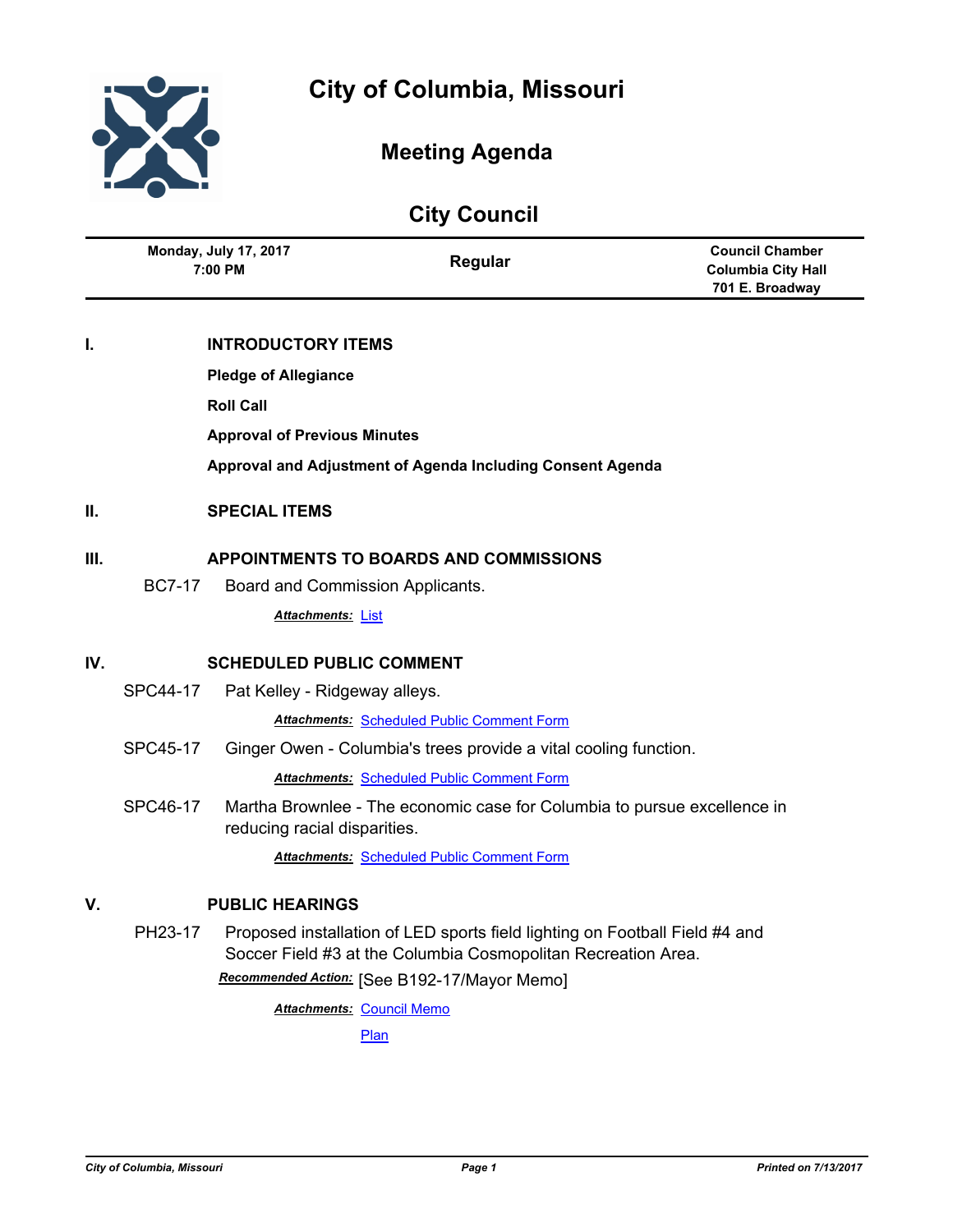B192-17 Authorizing installation of LED sports field lighting on Football Field #4 and Soccer Field #3 at the Columbia Cosmopolitan Recreation Area; determining that the work shall be done by City employees; authorizing a grant agreement with the United States Soccer Federation Foundation, Inc. for "Safe Places to Play Field Enhancement" funds; appropriating funds.

*Recommended Action:* [2nd Read & Vote/Mayor Memo]

**Attachments: [Council Memo](http://gocolumbiamo.legistar.com/gateway.aspx?M=F&ID=df5bf648-2363-4338-b659-2fda09b680d0.docx)** 

[Plan](http://gocolumbiamo.legistar.com/gateway.aspx?M=F&ID=63bee1db-0678-4494-b268-00e2cb38f14c.pdf)

**[Ordinance](http://gocolumbiamo.legistar.com/gateway.aspx?M=F&ID=fc128492-3a76-4afc-a915-269b5a482bb0.doc)** 

#### [Exhibit A to Ordinance](http://gocolumbiamo.legistar.com/gateway.aspx?M=F&ID=b83d01a2-6248-473a-b3a7-a96ab79a9df6.doc)

PH24-17 Consider the FY 2017 Community Development Block Grant (CDBG) and HOME Annual Action Plan.

*Recommended Action:* [See R101-17/Mayor Memo]

**Attachments: [Council Memo](http://gocolumbiamo.legistar.com/gateway.aspx?M=F&ID=fc7d79cf-3c6a-4b07-ac6a-b66229d6403f.docx)** 

### **[Annual Action Plan](http://gocolumbiamo.legistar.com/gateway.aspx?M=F&ID=318cb0b8-cce0-4778-98df-89a2c5b4456e.pdf)**

R101-17 Approving the FY 2017 Community Development Block Grant (CDBG) and HOME Annual Action Plan.

*Recommended Action:* [Read & Vote/Mayor Memo]

**Attachments: [Council Memo](http://gocolumbiamo.legistar.com/gateway.aspx?M=F&ID=b893d48a-fe6a-47c4-b60f-751196d9a557.docx)** 

**[Resolution](http://gocolumbiamo.legistar.com/gateway.aspx?M=F&ID=5b9d4f4d-4daf-4daf-88d5-9828c2f2d10c.doc)** 

[Exhibit A to Resolution](http://gocolumbiamo.legistar.com/gateway.aspx?M=F&ID=a1869bd6-1b3d-408e-9b5f-397bb32bbefb.pdf)

## **VI. OLD BUSINESS**

B170-17 Approving a Major Amendment to the PD Plan for Residences at Old Hawthorne located on Residence Drive and east of Old Hawthorne Drive West to waive sidewalk construction within the development (Case No. 17-113).

(Tabled at the June 19, 2017 Council Meeting.)

*Recommended Action:* [2nd Read & Vote/Mayor Memo]

**Attachments: [Council Memo](http://gocolumbiamo.legistar.com/gateway.aspx?M=F&ID=8f2b59ff-544a-4110-bcc1-5ac62760970d.docx)** 

[Staff Report to Planning and Zoning Commission](http://gocolumbiamo.legistar.com/gateway.aspx?M=F&ID=e8475df7-43a8-447a-b7b1-16c0a260047f.docx) [Locator Maps](http://gocolumbiamo.legistar.com/gateway.aspx?M=F&ID=f303cfe6-ee8c-4253-94bb-c6bc4702ee21.pdf)

[PD Plan](http://gocolumbiamo.legistar.com/gateway.aspx?M=F&ID=bd01432c-918a-4d0f-bf70-7f9a17f8abfb.pdf)

[Attachment to PZC Report - Previously Approved PUD Plan](http://gocolumbiamo.legistar.com/gateway.aspx?M=F&ID=f6c35042-1b2b-48a5-a221-0339d624ab71.pdf)

[Excerpts from Minutes](http://gocolumbiamo.legistar.com/gateway.aspx?M=F&ID=765e99c2-0f76-4b90-ac70-7f2937608165.pdf)

**[Ordinance](http://gocolumbiamo.legistar.com/gateway.aspx?M=F&ID=474e8c1e-5ac1-49e9-8c6a-ef5d1a1f3918.doc)**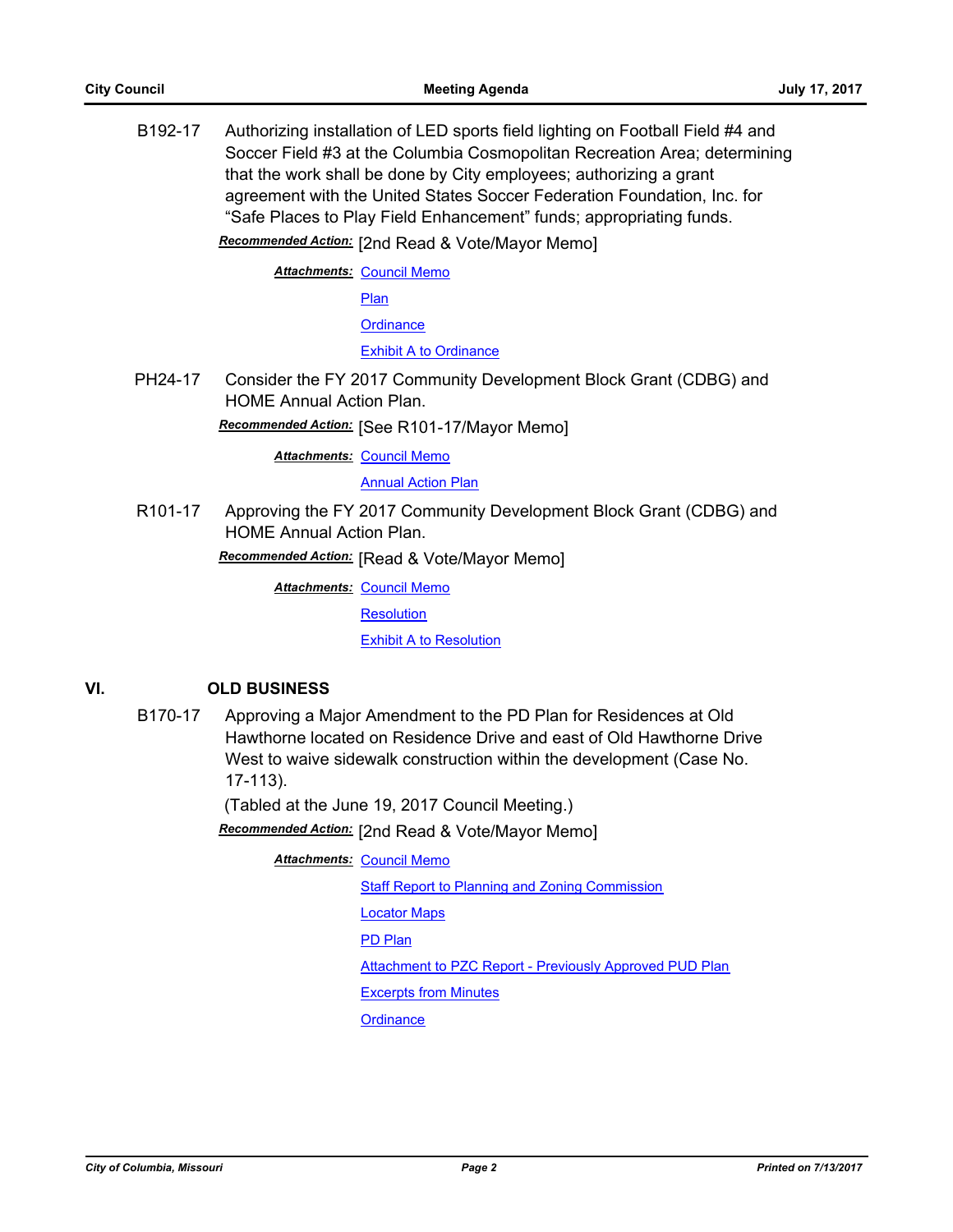B188-17 Authorizing a cost allocation agreement with Boone County, Missouri for a public infrastructure study of Grace Lane located between Richland Road and St. Charles Road.

*Recommended Action:* [2nd Read & Vote/Mayor Memo]

**Attachments: [Council Memo](http://gocolumbiamo.legistar.com/gateway.aspx?M=F&ID=650d1061-2be7-459f-a6b9-498170db4100.docx)** [Alignment Study Diagram](http://gocolumbiamo.legistar.com/gateway.aspx?M=F&ID=953db00b-6d5c-49ea-bf29-d6192d2c5e13.pdf) **[Ordinance](http://gocolumbiamo.legistar.com/gateway.aspx?M=F&ID=8216e0ad-6651-4f7e-9926-82f7a2b9cc1f.doc)** [Exhibit A to Ordinance](http://gocolumbiamo.legistar.com/gateway.aspx?M=F&ID=de8a94ad-0916-44da-a47b-dc0ea33973dc.pdf)

B190-17 Amending Chapter 22 of the City Code to establish a cost reimbursement program for the installation of pressure sewers and backflow prevention devices or the removal of plumbing fixtures.

*Recommended Action:* [2nd Read & Vote/Mayor Memo]

**Attachments: [Council Memo](http://gocolumbiamo.legistar.com/gateway.aspx?M=F&ID=067dba9c-8c5d-409d-bf58-036c660cffe1.docx)** [Backup Program](http://gocolumbiamo.legistar.com/gateway.aspx?M=F&ID=62b087f2-3593-46ab-a12e-9806caa6448c.docx) **[Backup Program Application](http://gocolumbiamo.legistar.com/gateway.aspx?M=F&ID=f59af23b-da31-4063-9662-f39346dae0f2.docx) [Ordinance](http://gocolumbiamo.legistar.com/gateway.aspx?M=F&ID=6156b1ef-99be-4e9d-8bf3-9e2bfbc8addb.doc)** 

B193-17 Authorizing a contract for sale of real estate with Fred Overton Development, Inc. for the acquisition of property in Creek Ridge Subdivision located on the east side of Old Plank Road and west of Heath Court to be used for land preservation and park purposes; authorizing the use of Park Sales Tax funds; authorizing the execution of documents by City officials.

*Recommended Action:* [2nd Read & Vote/Mayor Memo]

**Attachments: [Council Memo](http://gocolumbiamo.legistar.com/gateway.aspx?M=F&ID=64e8fbf5-5fb5-4c2f-a5a1-725d6c91debd.docx)** [Property Display](http://gocolumbiamo.legistar.com/gateway.aspx?M=F&ID=4f97eb2d-4c35-48ba-b2a1-566a749d3961.pdf) [Moore & Shryock Appraisal Summary](http://gocolumbiamo.legistar.com/gateway.aspx?M=F&ID=4bab0b0c-7195-4404-9cb0-ef28d2a0b006.pdf) **[GLT Land Acquisition Scoring Evaluation Form](http://gocolumbiamo.legistar.com/gateway.aspx?M=F&ID=88bd6692-963c-49a4-906d-398cdbe9f3fc.pdf)** [Map from 2013 Neighborhood Parks Plan](http://gocolumbiamo.legistar.com/gateway.aspx?M=F&ID=e22ef47c-1417-4ef8-b348-28fc7634f617.jpg) **[Ordinance](http://gocolumbiamo.legistar.com/gateway.aspx?M=F&ID=d253dec3-1b1a-4932-8a13-404df7c2dd13.doc) [Exhibit A to the Ordinance](http://gocolumbiamo.legistar.com/gateway.aspx?M=F&ID=31299382-5e2d-4383-9bb1-ba219360493b.pdf)** 

B196-17 Amending Chapter 27 of the City Code as it relates to the City Utilities - Water and Light Department.

(Staff recommends withdrawal.)

*Recommended Action:* [2nd Read & Vote/Mayor Memo]

**Attachments: [Council Memo](http://gocolumbiamo.legistar.com/gateway.aspx?M=F&ID=8648717b-43e3-4c20-b409-07631d6d0842.docx)** 

**[Ordinance](http://gocolumbiamo.legistar.com/gateway.aspx?M=F&ID=663f0a70-41d7-45c1-a8d6-bf9d946f0fa8.doc)**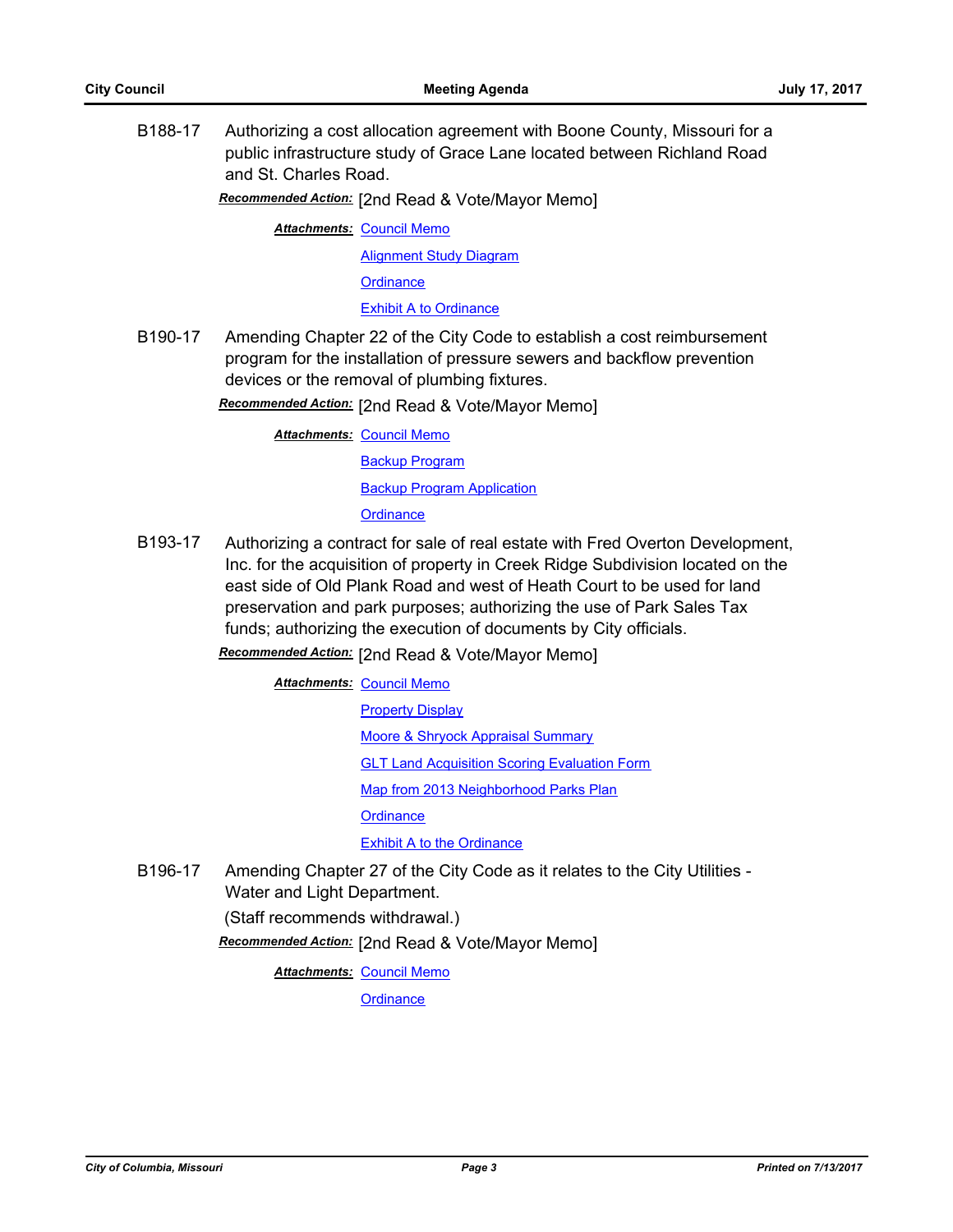B198-17 Authorizing a professional services agreement with Heart of Missouri United Way for facilitation of a community engagement process for a community policing forum; appropriating funds.

*Recommended Action:* [2nd Read & Vote/Mayor Memo]

**Attachments: [Council Memo](http://gocolumbiamo.legistar.com/gateway.aspx?M=F&ID=1bcb56b8-c28e-4dc7-8aa0-acb3afbbdb4d.docx)** 

**[Ordinance](http://gocolumbiamo.legistar.com/gateway.aspx?M=F&ID=5f578436-b1c8-4bbb-856b-80894202aadf.doc)** 

**[Attachment A to Ordinance](http://gocolumbiamo.legistar.com/gateway.aspx?M=F&ID=763c1bd8-6cdd-4d99-a35e-0e627eaad1b4.pdf)** 

### **VII. CONSENT AGENDA**

B187-17 Approving the Centerstate Apartments C-P Plan & Preliminary Plat located southwest of the intersection of Pioneer Drive, Vandiver Drive and Woodard Drive (Case No. 17-74).

*Recommended Action:* [2nd Read & Vote/Mayor Memo]

**Attachments: [Council Memo](http://gocolumbiamo.legistar.com/gateway.aspx?M=F&ID=bedb9221-3d65-449e-8653-89b57e4a6ff2.docx)** 

[Staff Report to Planning and Zoning Commission](http://gocolumbiamo.legistar.com/gateway.aspx?M=F&ID=5b77a0f8-bfb2-4e4b-b6ca-bfa9e0f45332.docx)

[C-P Plan & Preliminary Plat](http://gocolumbiamo.legistar.com/gateway.aspx?M=F&ID=a1164b11-0bb0-480d-879a-48d9cf4ad0a4.pdf)

[Locator Maps](http://gocolumbiamo.legistar.com/gateway.aspx?M=F&ID=735f406c-5282-45a5-8bb0-15ab40caa061.pdf)

[Attachment to PZC Report - 2004 Rezoning Ordinance](http://gocolumbiamo.legistar.com/gateway.aspx?M=F&ID=f7d89f49-0590-4620-822a-1dd869cefbbb.pdf)

[Excerpts from Minutes](http://gocolumbiamo.legistar.com/gateway.aspx?M=F&ID=9514bd98-a48b-4f9a-9dac-dadaca1ef432.docx)

**[Ordinance](http://gocolumbiamo.legistar.com/gateway.aspx?M=F&ID=fa1f6835-2a2f-4801-a213-7ba5c6456b85.doc)** 

[Exhibit A to Ordinance](http://gocolumbiamo.legistar.com/gateway.aspx?M=F&ID=e59d4994-2383-4a85-8ac6-31f5b992c63b.pdf)

B189-17 Appropriating funds to conduct a building assessment of City facilities. *Recommended Action:* [2nd Read & Vote/Mayor Memo]

**Attachments: [Council Memo](http://gocolumbiamo.legistar.com/gateway.aspx?M=F&ID=a2ace27c-447c-4532-b449-c8fafd5c840b.docx)** 

**[Ordinance](http://gocolumbiamo.legistar.com/gateway.aspx?M=F&ID=58e06b8e-3e33-4f1d-88c9-9c40abcba28e.doc)** 

B191-17 Accepting conveyances for drainage and sewer purposes; accepting Stormwater Management/BMP Facilities Covenants.

*Recommended Action:* [2nd Read & Vote/Mayor Memo]

**Attachments: [Council Memo](http://gocolumbiamo.legistar.com/gateway.aspx?M=F&ID=1c594a32-d972-4432-b83e-cb153f76f76f.docx)** 

**[Ordinance](http://gocolumbiamo.legistar.com/gateway.aspx?M=F&ID=6200e231-1181-4100-ac13-6f24069bdbd4.doc)** 

B194-17 Amending Chapter 2 of the City Code as it relates to membership requirements for the Youth Advisory Council.

*Recommended Action:* [2nd Read & Vote/Mayor Memo]

**Attachments: [Council Memo](http://gocolumbiamo.legistar.com/gateway.aspx?M=F&ID=d64eb160-9c44-4e92-88ee-52bb2c880272.docx)** 

**[Ordinance](http://gocolumbiamo.legistar.com/gateway.aspx?M=F&ID=3b334f1e-6b22-4ac9-ba7e-31dcbe781c66.doc)**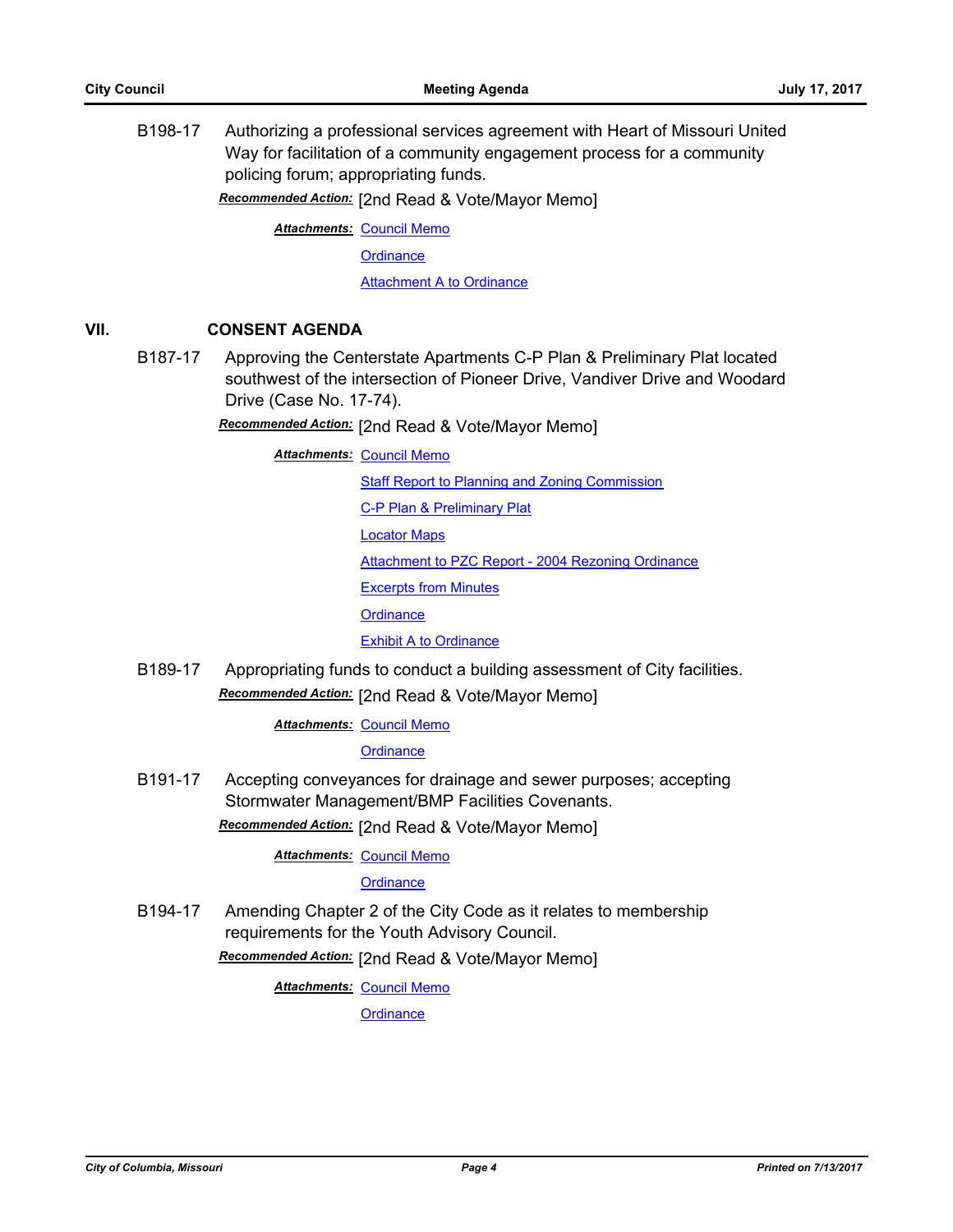B195-17 Amending Chapter 18 of the City Code to extend the sunset provisions for the Deferred Retirement Option Program (DROP) relating to police and firefighter retirement benefits.

*Recommended Action:* [2nd Read & Vote/Mayor Memo]

**Attachments: [Council Memo](http://gocolumbiamo.legistar.com/gateway.aspx?M=F&ID=e69a4c23-bb36-4bcd-bfd1-53b7633011b8.docx)** [DROP Document](http://gocolumbiamo.legistar.com/gateway.aspx?M=F&ID=fb9feadb-4f3e-41c9-91a4-627449a0d647.pdf) [Survey Reponses - Graph](http://gocolumbiamo.legistar.com/gateway.aspx?M=F&ID=f47c56ec-4e1c-42b7-bffa-c7a33cd7c72a.pdf)

**[Ordinance](http://gocolumbiamo.legistar.com/gateway.aspx?M=F&ID=8586500b-562f-4ac8-a873-b8cca8d9feb3.doc)** 

B197-17 Authorizing a preliminary funding agreement with Broadway Lodging Two, LLC relating to tax increment financing of The Broadway Phase II construction project; appropriating funds.

*Recommended Action:* [2nd Read & Vote/Mayor Memo]

**Attachments: [Council Memo](http://gocolumbiamo.legistar.com/gateway.aspx?M=F&ID=6f929646-b679-47fd-8a6d-8a76987bf08a.docx)** 

**[Ordinance](http://gocolumbiamo.legistar.com/gateway.aspx?M=F&ID=ffd3736e-b711-4c1d-ac24-d3a09787d605.doc)** 

**[Exhibit A to Ordinance](http://gocolumbiamo.legistar.com/gateway.aspx?M=F&ID=87aee489-44b7-4958-834f-4b287ca344be.docx)** 

R91-17 Setting a public hearing: proposed construction of the El Chaparral riparian restoration project on a City-owned tract located along the south fork of the Grindstone Creek.

*Recommended Action:* [Read & Vote/Mayor Memo]

**Attachments: [Council Memo](http://gocolumbiamo.legistar.com/gateway.aspx?M=F&ID=35cbe085-45e2-45a7-a126-beef9d40be76.docx)** [Diagram](http://gocolumbiamo.legistar.com/gateway.aspx?M=F&ID=86d1c210-4c24-4322-8307-40ce2d053c2f.pdf)

**[Resolution](http://gocolumbiamo.legistar.com/gateway.aspx?M=F&ID=9f3e5611-1a1c-464b-9c62-731de1f4d109.doc)** 

R92-17 Setting a public hearing: proposed construction of improvements at the Valleyview Park to include replacement of the existing playground and baseball/softball backstop and installation of an ADA walkway and drinking fountain.

*Recommended Action:* [Read & Vote/Mayor Memo]

**Attachments: [Council Memo](http://gocolumbiamo.legistar.com/gateway.aspx?M=F&ID=6dcd3bf6-5f09-4575-ab2c-a6920fceba16.docx)** 

[Plan](http://gocolumbiamo.legistar.com/gateway.aspx?M=F&ID=f9286339-4c1d-4a34-b16c-6b870892e2d8.pdf)

**[Resolution](http://gocolumbiamo.legistar.com/gateway.aspx?M=F&ID=87095d0e-e69b-4c42-9ac4-b7f2a6a0fc24.doc)** 

R93-17 Setting a public hearing: voluntary annexation of property located on the east side of Arrowhead Lake Drive and north of Sinclair Road (Case No. 17-156).

*Recommended Action:* [Read & Vote/Mayor Memo]

**Attachments: [Council Memo](http://gocolumbiamo.legistar.com/gateway.aspx?M=F&ID=068447fd-85cd-439b-83aa-84613e41fcf3.docx)** 

[Locator Maps](http://gocolumbiamo.legistar.com/gateway.aspx?M=F&ID=f7538b53-cb6b-4cd0-b950-351efa3d20b6.pdf)

**[Resolution](http://gocolumbiamo.legistar.com/gateway.aspx?M=F&ID=84382b13-19c9-4f88-b99c-bed27be21972.doc)** 

[Exhibit A to Resolution](http://gocolumbiamo.legistar.com/gateway.aspx?M=F&ID=6b179fd9-c997-4f23-b266-4eccdd083b96.pdf)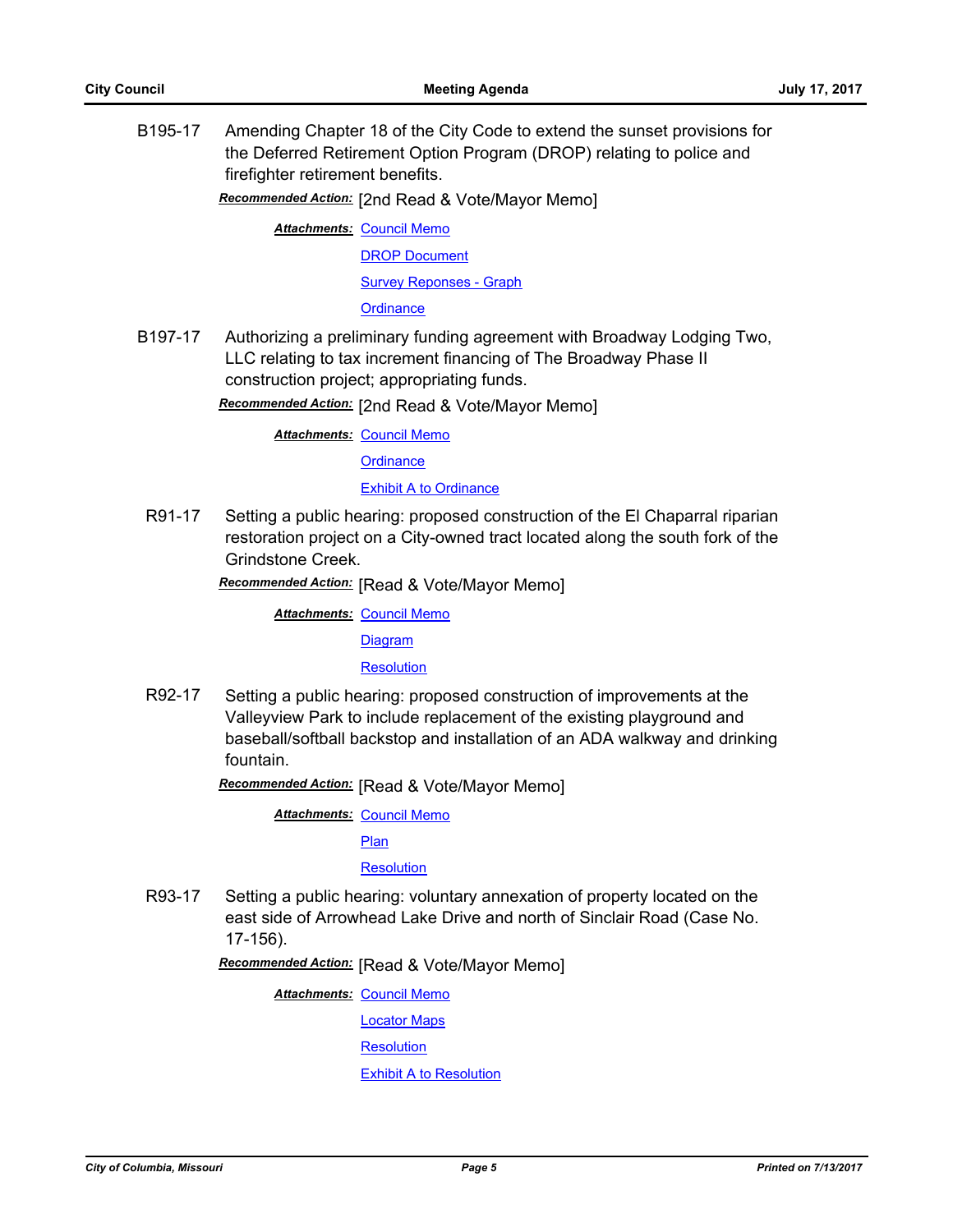R94-17 Setting a public hearing: consider changes to the sanitary sewer utility rate, sanitary sewer utility connection fee and waste hauler disposal service fees. *Recommended Action:* [Read & Vote/Mayor Memo]

#### **Attachments: [Council Memo](http://gocolumbiamo.legistar.com/gateway.aspx?M=F&ID=b8df6e1a-a39a-4de5-b7ef-ed560702a705.docx)**

#### **[Resolution](http://gocolumbiamo.legistar.com/gateway.aspx?M=F&ID=4dc0263f-6487-4338-8e0d-2a6666d83234.doc)**

R95-17 Authorizing Amendment No. 1 to the agreement for professional engineering services with Walker Parking Consultants/Engineers, Inc., d/b/a Walker Restoration Consultants, for preparation of construction documents and the provision of construction phase services for the repair and maintenance of the municipal parking structure located on the southwest corner of Sixth and Cherry Streets.

*Recommended Action:* [Read & Vote/Mayor Memo]

**Attachments: [Council Memo](http://gocolumbiamo.legistar.com/gateway.aspx?M=F&ID=9818fd06-a74d-4024-b905-71474b04714b.docx)** 

**[Resolution](http://gocolumbiamo.legistar.com/gateway.aspx?M=F&ID=ffbe5359-fb4f-4590-a89b-892a97bb2b3c.doc)** 

[Exhibit A to Resolution](http://gocolumbiamo.legistar.com/gateway.aspx?M=F&ID=bae0a18d-a81a-4d8a-8bdb-8c6ba893e2bf.pdf)

R96-17 Determining that the Columbia Sports Fieldhouse at A. Perry Philips Park qualifies for funding under the Percent for Art program; authorizing the Commission on Cultural Affairs Standing Committee on Public Art to begin developing the public art component for the Columbia Sports Fieldhouse at A. Perry Philips Park.

*Recommended Action:* [Read & Vote/Mayor Memo]

**Attachments: [Council Memo](http://gocolumbiamo.legistar.com/gateway.aspx?M=F&ID=d49fbcc9-165b-4dd3-b4f9-bafcc886c914.docx)** 

#### **[Resolution](http://gocolumbiamo.legistar.com/gateway.aspx?M=F&ID=eb2ff748-0364-4a87-ab0c-ebe4a5786322.doc)**

R97-17 Authorizing an operations agreement with Off-Track Productions for the Show-Me Totality solar eclipse event to be held at Columbia Cosmopolitan Recreation Area and Gans Creek Recreation Area.

*Recommended Action:* [Read & Vote/Mayor Memo]

**Attachments: [Council Memo](http://gocolumbiamo.legistar.com/gateway.aspx?M=F&ID=c2b8de5e-3561-40f4-bd06-14af6d963cb5.docx)** 

**[Resolution](http://gocolumbiamo.legistar.com/gateway.aspx?M=F&ID=7083ca97-f9a2-4b23-8d63-df4f36a623d6.doc)** 

[Exhibit A to Resolution](http://gocolumbiamo.legistar.com/gateway.aspx?M=F&ID=1fcb1aa6-4d43-4d16-8d5b-b57b5509eee5.pdf)

R98-17 Authorizing an amendment to the CHDO agreement with Central Missouri Community Action for the development of property located at 3606 Woodside Drive.

*Recommended Action:* [Read & Vote/Mayor Memo]

**Attachments: [Council Memo](http://gocolumbiamo.legistar.com/gateway.aspx?M=F&ID=ea34d33d-b565-40b0-9f9d-8258077b20f8.docx)** 

[CHDO Agreement Approved on 04-04-2016](http://gocolumbiamo.legistar.com/gateway.aspx?M=F&ID=ac02f76d-0d71-42ac-8603-10ed128810db.pdf)

**[Resolution](http://gocolumbiamo.legistar.com/gateway.aspx?M=F&ID=b16a9857-2058-45c5-a2f8-694da559ec0d.doc)** 

[Exhibit A to Resolution](http://gocolumbiamo.legistar.com/gateway.aspx?M=F&ID=b5b3297c-acb3-4701-b616-54ef19a4c8ac.docx)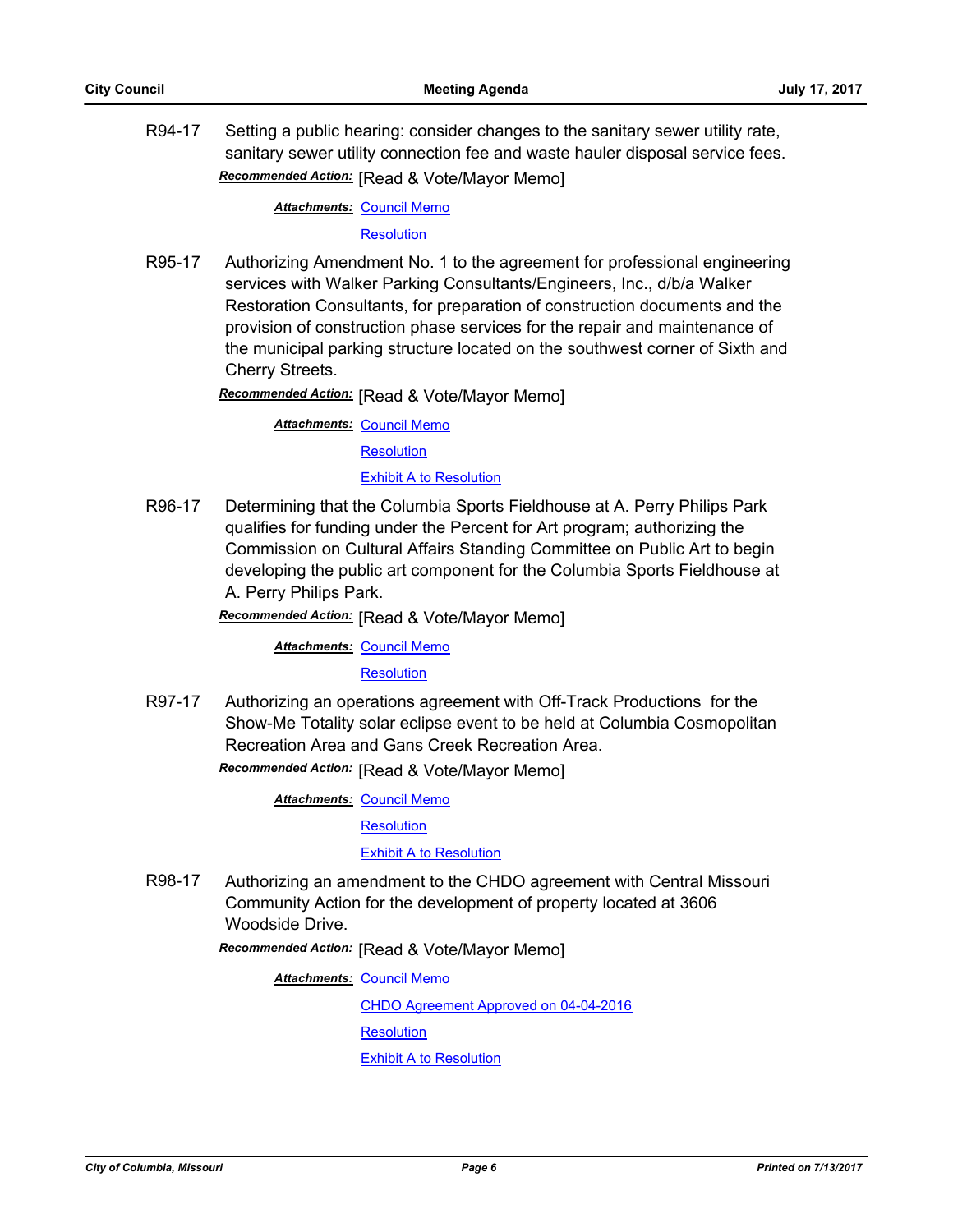R99-17 Approving The Vineyards Preliminary Plat #3 located on the south side of Elk Park Drive, approximately 150 feet east of Berkley Drive, and on the south side of State Highway WW, approximately 800 feet west of Stone Mountain Parkway (Case No. 17-100).

*Recommended Action:* [Read & Vote/Mayor Memo]

**Attachments: [Council Memo](http://gocolumbiamo.legistar.com/gateway.aspx?M=F&ID=0073aef7-dd9f-4375-a884-1fb25e0ec493.docx)** 

**[Staff Report to Planning and Zoning Commission](http://gocolumbiamo.legistar.com/gateway.aspx?M=F&ID=b3b300b6-be70-4c65-a151-85757b5cc446.pdf)** 

[Locator Maps](http://gocolumbiamo.legistar.com/gateway.aspx?M=F&ID=a11930e1-1ac0-4c1f-9449-090b80c41893.pdf)

[Preliminary Plat](http://gocolumbiamo.legistar.com/gateway.aspx?M=F&ID=dfef75b2-640c-47f8-a1ae-a6c729dde7f7.pdf)

[Previously approved "Vineyards Preliminary Plat No.2"](http://gocolumbiamo.legistar.com/gateway.aspx?M=F&ID=3e74d62c-6557-4545-bdf1-243a2102cd95.pdf)

[Excerpts from Minutes](http://gocolumbiamo.legistar.com/gateway.aspx?M=F&ID=5f8764e5-6133-438f-ba72-58adc93fc7c0.docx)

**[Resolution](http://gocolumbiamo.legistar.com/gateway.aspx?M=F&ID=47e4f5a1-ed16-4c5b-b763-db37cd3bc6dd.doc)** 

## **VIII. NEW BUSINESS**

R100-17 Authorizing an agreement for professional engineering services with George L. Crawford & Associates, Inc., d/b/a CBB, for a public infrastructure study of Grace Lane located between Richland Road and St. Charles Road.

*Recommended Action:* [Read & Vote/Mayor Memo]

**Attachments: [Council Memo](http://gocolumbiamo.legistar.com/gateway.aspx?M=F&ID=545d73df-9234-4941-9ca2-0e021cca874a.docx) [Diagram](http://gocolumbiamo.legistar.com/gateway.aspx?M=F&ID=7281208b-e2ec-4504-9f56-3bab49244b63.pdf) [Resolution](http://gocolumbiamo.legistar.com/gateway.aspx?M=F&ID=e98183f4-6d9a-4926-adc4-f89c31fdf9a0.doc)** [Exhibit A to Resolution](http://gocolumbiamo.legistar.com/gateway.aspx?M=F&ID=197f142a-8f2d-49a1-910e-38061f7f9313.pdf)

# **IX. INTRODUCTION AND FIRST READING**

B199-17**\*\*** Approving a major amendment to the C-P Plan for Lots 4 & 5 Discovery Park Sub. Plat 2B and approving the PD Plans for Lot 4 Discovery Park Plat 2-B & Lots 501 & 502 Discovery Park Plat 2-C for property located on the southwest corner of Nocona Parkway and Ponderosa Street; approving a revised statement of intent (Case No. 17-128).

*Recommended Action:* [Intro & 1st Read/Mayor Memo]

#### **Attachments: [Council Memo](http://gocolumbiamo.legistar.com/gateway.aspx?M=F&ID=025ca747-c095-42a5-bf5f-76c4064ffd67.docx)**

**[Staff Report to Planning and Zoning Commission](http://gocolumbiamo.legistar.com/gateway.aspx?M=F&ID=26dda1e8-b5a4-4756-9844-a62bcf58a4af.pdf)** [Locator Maps](http://gocolumbiamo.legistar.com/gateway.aspx?M=F&ID=2c3c1c21-3ede-4bb2-9d58-d61354ece921.pdf) [PD Plan](http://gocolumbiamo.legistar.com/gateway.aspx?M=F&ID=a5622e1c-678a-41f5-a59c-9da4e02e112c.pdf) [Previously Approved Lots 4 & 5 Discovery Park Sub Plat 2B PD Plan](http://gocolumbiamo.legistar.com/gateway.aspx?M=F&ID=a40dce66-6281-45b4-9bd4-307826b00e28.pdf) [Excerpts from Minutes](http://gocolumbiamo.legistar.com/gateway.aspx?M=F&ID=8bc89134-5aa6-4947-ac01-b2c4994ef409.docx) **[Ordinance](http://gocolumbiamo.legistar.com/gateway.aspx?M=F&ID=46b765c8-529a-4e7d-86b0-f115f9a87d33.doc)** [Exhibit A to Ordinance](http://gocolumbiamo.legistar.com/gateway.aspx?M=F&ID=c6028c44-6eb8-4dc0-9219-59326498027d.pdf) [Exhibit B to Ordinance](http://gocolumbiamo.legistar.com/gateway.aspx?M=F&ID=06323df0-ff4f-41ba-ac93-b44c1c3caea6.pdf)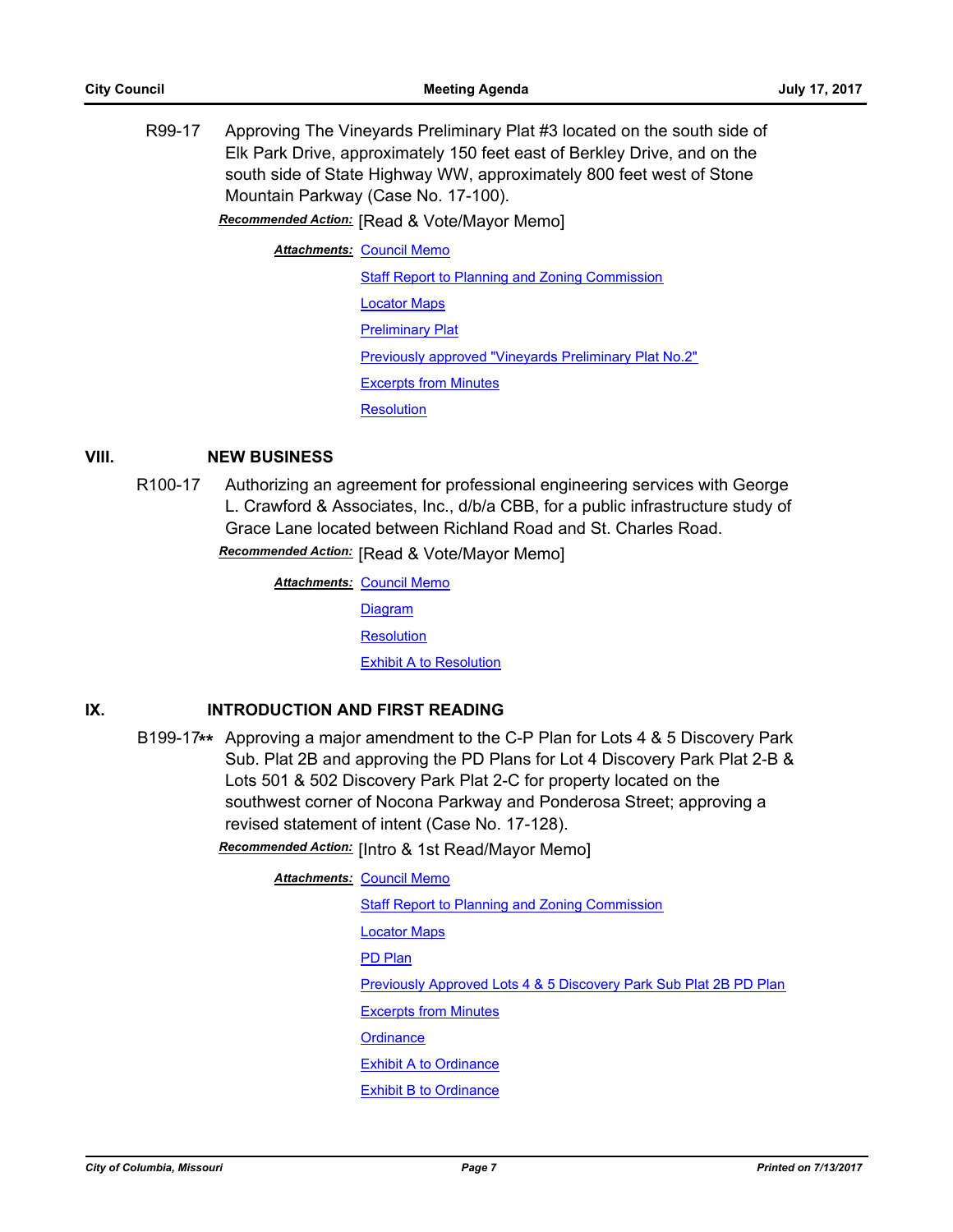B200-17**\*** Approving the Final Plat of Discovery Park Subdivision Plat 2-C, a Replat of all of Lot 5 of Discovery Park 2-B, located on the west side of Nocona Parkway and south of Ponderosa Street (Case No. 17-129).

*Recommended Action:* [Intro & 1st Read/Mayor Memo]

**Attachments: [Council Memo](http://gocolumbiamo.legistar.com/gateway.aspx?M=F&ID=aa365108-b1f7-470c-bd71-de738ad55282.docx)** [Locator Maps](http://gocolumbiamo.legistar.com/gateway.aspx?M=F&ID=3bd43b75-a54c-425c-9a90-70ea4583d2e2.pdf) [Final Plat](http://gocolumbiamo.legistar.com/gateway.aspx?M=F&ID=f48863db-f09d-4071-8de5-12e0345c76b6.pdf) [Previously Approved - Discovery Park Subdivision Plat 2-B](http://gocolumbiamo.legistar.com/gateway.aspx?M=F&ID=ba3e34b4-6bba-43d4-9cb4-db6414436797.pdf) **[Ordinance](http://gocolumbiamo.legistar.com/gateway.aspx?M=F&ID=1186bf27-452d-42b5-8611-a9ef945d6d76.doc)** 

B201-17**\*\*** Approving a major amendment to the PUD development plan of A. Perry Philips Park, Phase I and approving the PD - Plan of Columbia Indoor Sports Complex Philips Park for property located on the northeast corner of Gans Road and Bristol Lake Parkway, west of the current terminus of Philips Farm Road (Case No. 17-142).

*Recommended Action:* [Intro & 1st Read/Mayor Memo]

**Attachments: [Council Memo](http://gocolumbiamo.legistar.com/gateway.aspx?M=F&ID=b32246df-4236-4009-852f-d65c594aa5d4.docx)** 

[Staff Report for Planning and Zoning Commission](http://gocolumbiamo.legistar.com/gateway.aspx?M=F&ID=1593d68e-1989-4475-9b6e-6393a45bb2c8.pdf)

[Locator Maps](http://gocolumbiamo.legistar.com/gateway.aspx?M=F&ID=a8bb79e4-e3d4-433e-898a-062cca91e2a1.pdf)

[PD Plans \(Revised\)](http://gocolumbiamo.legistar.com/gateway.aspx?M=F&ID=494ef747-45e9-41f6-9624-0c81ecc24f9f.pdf)

[Attachment to PZC Report - PD Plan \(dated 6/13/17 and 6/16/17\)](http://gocolumbiamo.legistar.com/gateway.aspx?M=F&ID=0911e559-cb13-4de8-ba03-c23860799c3e.pdf)

[Attachment to PZC Report - Previously Approved SOI](http://gocolumbiamo.legistar.com/gateway.aspx?M=F&ID=5259e904-072e-4671-812f-5eab4b5326aa.pdf)

[Excerpts from Minutes](http://gocolumbiamo.legistar.com/gateway.aspx?M=F&ID=e4f4384d-9957-4ed2-9254-d48066d0da83.docx)

**[Ordinance](http://gocolumbiamo.legistar.com/gateway.aspx?M=F&ID=c0f8c5a1-a68f-4ade-b0ad-d913be3ea586.doc)** 

[Exhibit A to Ordinance](http://gocolumbiamo.legistar.com/gateway.aspx?M=F&ID=a576a89e-2fc6-42f8-b576-60b2860229cb.pdf)

B202-17**\*** Approving the Final Plat of The Villas at Old Hawthorne Plat 9A, a Replat of a portion of Lot 5 of Old Hawthorne Plat 1, located on the west side of Screaming Eagle Lane and south of Old Hawthorne Drive East; authorizing a performance contract (Case No. 17-139).

*Recommended Action:* [Intro & 1st Read/Mayor Memo]

**Attachments: [Council Memo](http://gocolumbiamo.legistar.com/gateway.aspx?M=F&ID=5d09c54e-2aa2-47c0-932d-70552435496f.docx)** [Locator maps](http://gocolumbiamo.legistar.com/gateway.aspx?M=F&ID=530fdf38-419f-4ef6-b0a7-964caaeccb22.pdf) [Final Plat](http://gocolumbiamo.legistar.com/gateway.aspx?M=F&ID=c73fc942-52c3-4939-8799-795d5a7439a7.pdf) [Previously Approved - Old Hawthorne Plat 1](http://gocolumbiamo.legistar.com/gateway.aspx?M=F&ID=1085f7f1-60a8-4075-aa15-e0724404e291.pdf) [Previously Approved - Villas at Old Hawthorne PUD Plan \(Minor Amendment\)](http://gocolumbiamo.legistar.com/gateway.aspx?M=F&ID=5ff7c6f7-d3e7-4115-889e-89f3c2afc4d8.pdf) **[Ordinance](http://gocolumbiamo.legistar.com/gateway.aspx?M=F&ID=fc1ce9f0-70e4-4dda-861a-207e5e34cfe3.doc)** [Exhibit A to Ordinance](http://gocolumbiamo.legistar.com/gateway.aspx?M=F&ID=f96d15f3-c42c-43c0-889e-f82b6bbf241a.pdf)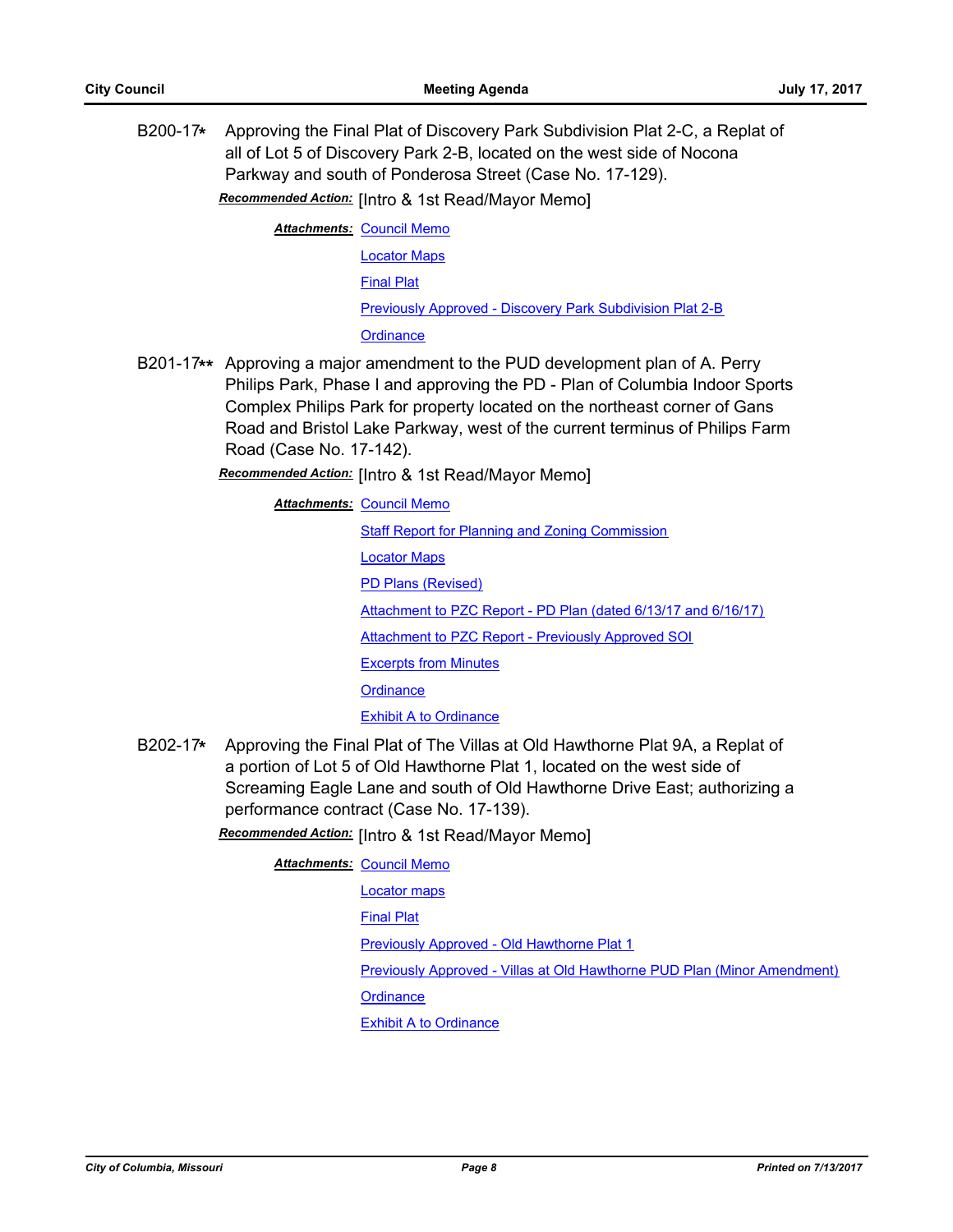B203-17**\*** Authorizing an agreement for professional engineering services with Burns & McDonnell Engineering Company, Inc. for construction phase services relating to the reconstruction of Taxiways C, C1 and C2 at the Columbia Regional Airport; appropriating funds.

*Recommended Action:* [Intro & 1st Read/Mayor Memo]

**Attachments: [Council Memo](http://gocolumbiamo.legistar.com/gateway.aspx?M=F&ID=073bb777-8fe0-4983-9388-2c1a86af3448.docx)** 

**[Ordinance](http://gocolumbiamo.legistar.com/gateway.aspx?M=F&ID=7e7363de-f17b-4737-8be1-913724f3fc00.doc)** 

[Attachment A to Ordinance](http://gocolumbiamo.legistar.com/gateway.aspx?M=F&ID=549668a0-58ea-4056-bd31-33e2bf767824.pdf)

B204-17**\*** Appropriating funds to cover overages in the parking utility due to the purchase of replacement parking meters and equipment upgrades. *Recommended Action:* [Intro & 1st Read/Mayor Memo]

**Attachments: [Council Memo](http://gocolumbiamo.legistar.com/gateway.aspx?M=F&ID=2bd672db-5c1a-4f30-b378-a429c428261e.docx)** 

**[Ordinance](http://gocolumbiamo.legistar.com/gateway.aspx?M=F&ID=ffee7e89-fa73-4476-9141-1f52c5a92469.doc)** 

B205-17**\*** Amending the FY 2017 Classification and Pay Plan by reassigning a classification.

*Recommended Action:* [Intro & 1st Read/Mayor Memo]

**Attachments: [Council Memo](http://gocolumbiamo.legistar.com/gateway.aspx?M=F&ID=5ac1505e-bd72-4b12-bea8-cfb47c9a1e78.docx)** 

**[Summary of Classification Amendment](http://gocolumbiamo.legistar.com/gateway.aspx?M=F&ID=e32ebaa5-255f-4aba-a294-d2c7a7977cc3.doc)** 

**[Ordinance](http://gocolumbiamo.legistar.com/gateway.aspx?M=F&ID=22cd9a1b-e76d-4283-b00e-339254b218fe.doc)** 

B206-17**\*** Authorizing construction of improvements, repairs and upgrades to the leachate collection and storage facilities at the Columbia Sanitary Landfill; calling for bids through the Purchasing Division.

*Recommended Action:* [Intro & 1st Read/Mayor Memo]

**Attachments: [Council Memo](http://gocolumbiamo.legistar.com/gateway.aspx?M=F&ID=fecf1f4d-7da5-4ccd-bfdc-7d6af3605232.docx)** 

**[Diagram](http://gocolumbiamo.legistar.com/gateway.aspx?M=F&ID=fab6e6ee-ea47-44e8-8c02-f288f25e7c84.pdf)** 

**[Ordinance](http://gocolumbiamo.legistar.com/gateway.aspx?M=F&ID=0fff7c88-6665-464b-8562-a1a4cd5a47c0.doc)** 

B207-17**\*** Authorizing construction of Bioreactor Landfill Disposal Cell #6 at the Columbia Sanitary Landfill; calling for bids through the Purchasing Division; appropriating funds.

*Recommended Action:* [Intro & 1st Read/Mayor Memo]

**Attachments: [Council Memo](http://gocolumbiamo.legistar.com/gateway.aspx?M=F&ID=43e7e844-a6e1-42df-adcf-e2b7fa1995b6.docx)** [Diagram](http://gocolumbiamo.legistar.com/gateway.aspx?M=F&ID=d82d7af4-a796-46b7-9387-bb7f9134a069.pdf) [Diagram - Cell 6 Construction](http://gocolumbiamo.legistar.com/gateway.aspx?M=F&ID=b645f371-2b92-42b2-a91d-64b132fc37dc.pdf) **[Ordinance](http://gocolumbiamo.legistar.com/gateway.aspx?M=F&ID=f5e7937c-850e-4b4c-aac1-4f301cd8014e.doc)**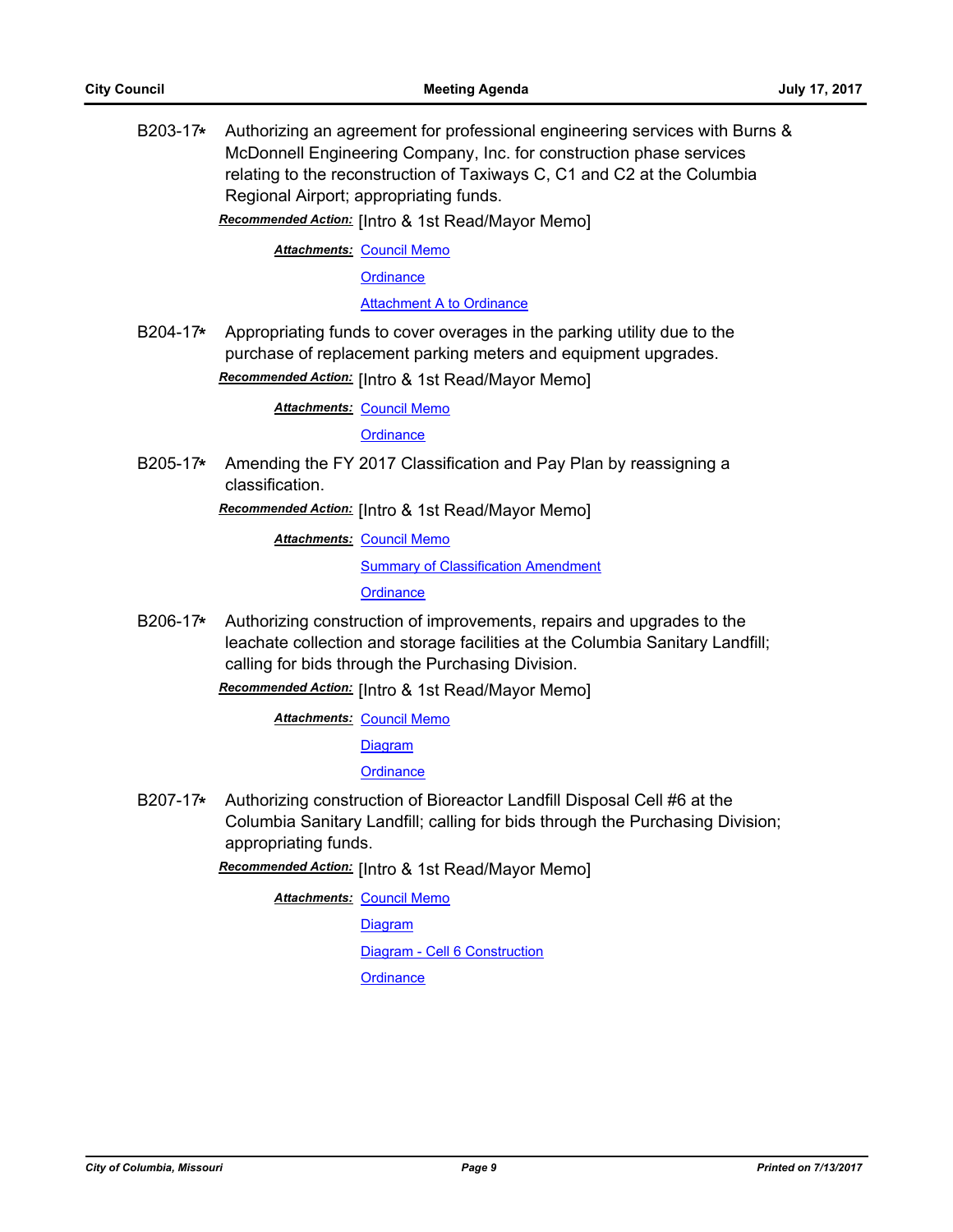B208-17**\*** Authorizing an agreement for professional engineering services with Engineering Surveys and Services, LLC for design and surveying services relating to the Business Loop 70 Phase 6A water main improvement project.

*Recommended Action:* [Intro & 1st Read/Mayor Memo]

**Attachments: [Council Memo](http://gocolumbiamo.legistar.com/gateway.aspx?M=F&ID=595e5193-bde3-4c7b-969c-bedc8edfb00c.docx) [Ordinance](http://gocolumbiamo.legistar.com/gateway.aspx?M=F&ID=7fd48206-2ed4-4363-8342-c8d740606310.doc)** 

[Exhibit A to Ordinance](http://gocolumbiamo.legistar.com/gateway.aspx?M=F&ID=60ad709f-be1f-4298-8dbd-238a786868ea.pdf)

B209-17 Amending Chapter 27 of the City Code relating to the metering of electricity for residential dwelling units.

*Recommended Action:* [Intro & 1st Read/Mayor Memo]

**Attachments: [Council Memo](http://gocolumbiamo.legistar.com/gateway.aspx?M=F&ID=400517b3-2b89-4bd2-bd73-7b4e05f50451.docx)** 

#### **[Ordinance](http://gocolumbiamo.legistar.com/gateway.aspx?M=F&ID=e236ad3a-6ebd-41de-a032-f30a04014205.doc)**

B210-17 Authorizing construction of improvements at the Valleyview Park to include replacement of the existing playground and baseball/softball backstop and installation of an ADA walkway and drinking fountain; calling for bids for a portion of the project through the Purchasing Division.

*Recommended Action:* [Intro & 1st Read/Mayor Memo]

**Attachments: [Council Memo](http://gocolumbiamo.legistar.com/gateway.aspx?M=F&ID=5e6a8ebe-bc18-45f2-bf23-7a05fab34960.docx)** 

**[Plan](http://gocolumbiamo.legistar.com/gateway.aspx?M=F&ID=2152ac3f-4eea-4e7c-ad8a-a4bbd2105a16.pdf)** 

**[Ordinance](http://gocolumbiamo.legistar.com/gateway.aspx?M=F&ID=9f815c2b-5067-41b5-9e32-e4cce28d2a49.doc)** 

B211-17**\*** Amending the City of Columbia, Missouri, Money Purchase Plan. *Recommended Action:* [Intro & 1st Read/Mayor Memo]

**Attachments: [Council Memo](http://gocolumbiamo.legistar.com/gateway.aspx?M=F&ID=3e87c540-a48c-4041-96be-c4ddda572aaf.docx)** 

**[Ordinance](http://gocolumbiamo.legistar.com/gateway.aspx?M=F&ID=de740146-7f8b-4b04-bd72-115100404ccd.doc)** 

B212-17**\*** Authorizing a school resource officer agreement with the Columbia School District.

*Recommended Action:* [Intro & 1st Read/Mayor Memo]

**Attachments: [Council Memo](http://gocolumbiamo.legistar.com/gateway.aspx?M=F&ID=832d4462-2482-42f6-b5f9-76e4b3a9561c.docx)** 

**[Ordinance](http://gocolumbiamo.legistar.com/gateway.aspx?M=F&ID=18ae0614-f74a-4cbe-926b-02af145843f0.doc)** 

#### **[Exhibit A to Ordinance](http://gocolumbiamo.legistar.com/gateway.aspx?M=F&ID=4b90bbff-3fee-45e4-81f4-ebf894c76b0f.pdf)**

B213-17**\*** Authorizing an agreement with The Curators of the University of Missouri, on behalf of its Missouri Small Business & Technology Development Center, to provide salary and benefits funding of an entrepreneurship program coordinator position.

*Recommended Action:* [Intro & 1st Read/Mayor Memo]

**Attachments: [Council Memo](http://gocolumbiamo.legistar.com/gateway.aspx?M=F&ID=a44b5484-9544-4e90-9e96-3b6a3c9c7e5e.docx)** 

**[Ordinance](http://gocolumbiamo.legistar.com/gateway.aspx?M=F&ID=dc7e601c-6741-4a31-89db-266edc8b7864.doc)** 

[Exhibit A to Ordinance](http://gocolumbiamo.legistar.com/gateway.aspx?M=F&ID=7bfa86ea-e051-486f-8257-ebc78d4bfe04.pdf)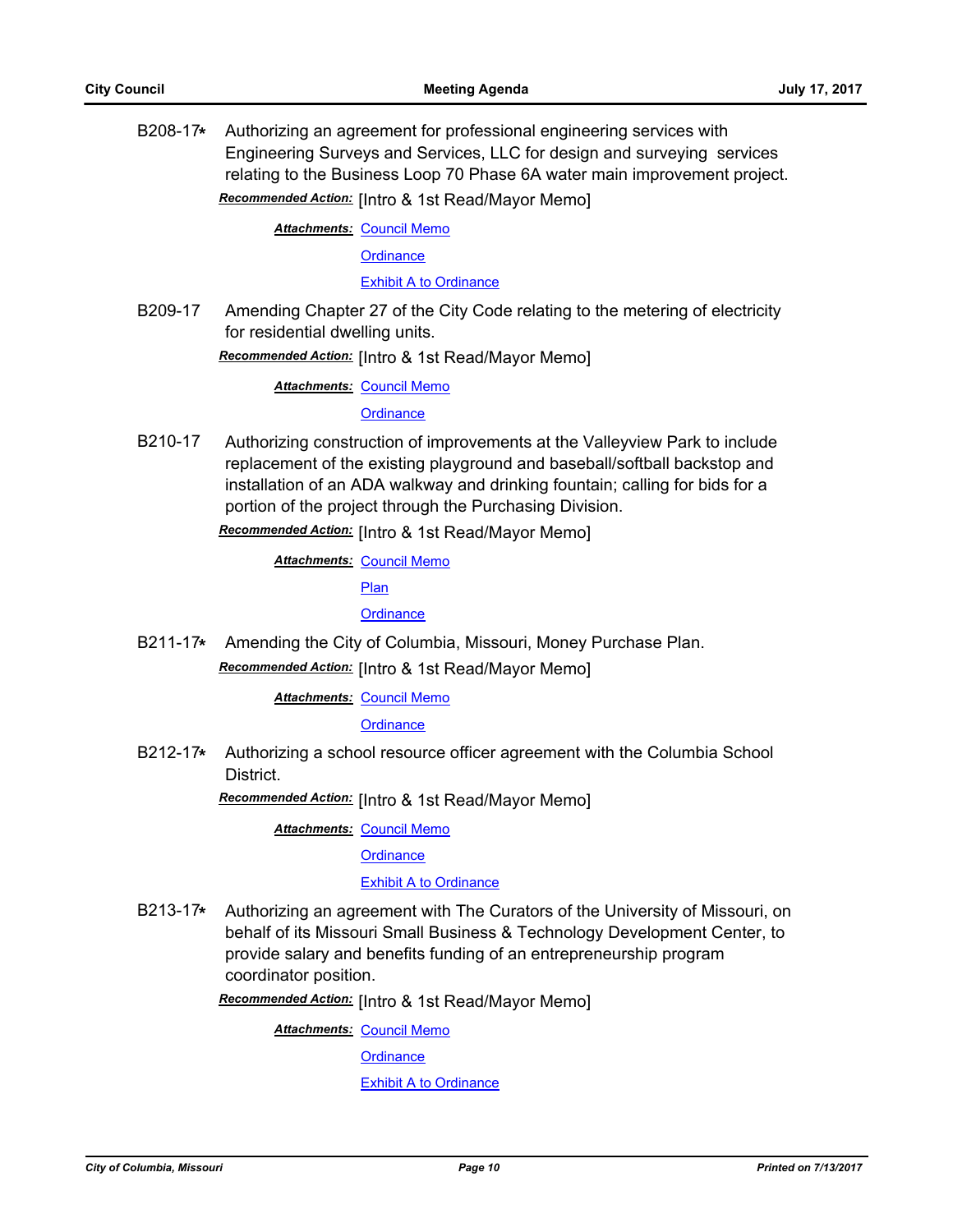B214-17 Amending Chapter 24 of the City Code to add a new Article X pertaining to public utility rights-of-way management.

*Recommended Action:* [Intro & 1st Read/Mayor Memo]

**Attachments: [Council Memo](http://gocolumbiamo.legistar.com/gateway.aspx?M=F&ID=40e25aca-f726-4934-9a38-bcf225a2244f.docx)** 

[Questions Received & Staff Responses](http://gocolumbiamo.legistar.com/gateway.aspx?M=F&ID=fc6d749b-2a40-4d21-afc2-a2290a98d1a7.pdf)

**[Ordinance](http://gocolumbiamo.legistar.com/gateway.aspx?M=F&ID=e0e3ad1d-c174-4ab3-bf71-ec12b743ebc5.doc)** 

B215-17 Amending the FY 2017 Annual Budget by adding a position in the Community Development Department - Building & Site Development Division; amending the FY 2017 Classification and Pay Plan by adding a classification.

*Recommended Action:* [Intro & 1st Read/Mayor Memo]

**Attachments: [Council Memo](http://gocolumbiamo.legistar.com/gateway.aspx?M=F&ID=0a14a67b-0467-4a92-b0d1-a49b6eeac1fc.docx)** [Summary of Classification Amendment](http://gocolumbiamo.legistar.com/gateway.aspx?M=F&ID=a7cc0883-d8d0-4e29-ab06-1b5109d5a563.doc) **[Ordinance](http://gocolumbiamo.legistar.com/gateway.aspx?M=F&ID=3dfbcf4b-016b-4748-9d7b-a883f18bafe9.doc)** 

B216-17**\*** Accepting donated funds from the Community Foundation of Central Missouri to supplement the funding for the trust specialist position in the City Manager's Office; appropriating funds.

*Recommended Action:* [Intro & 1st Read/Mayor Memo]

**Attachments: [Council Memo](http://gocolumbiamo.legistar.com/gateway.aspx?M=F&ID=04024f2d-bcbe-4a78-bd23-fb379fe1cc02.docx)** [Correspondence from the Community Foundation of Central Missouri](http://gocolumbiamo.legistar.com/gateway.aspx?M=F&ID=8076d3e8-07a5-47ad-bbaa-14aff10b25ba.pdf) **[Ordinance](http://gocolumbiamo.legistar.com/gateway.aspx?M=F&ID=5cc0796e-e257-457e-ad63-a44035c23e8a.doc)** 

**\*Non-zoning related introductory item that may be included on a future agenda as a consent item. Any such item can be removed from the consent agenda and placed under old business or new business at the request of a council member or any other interested person. The request must be made at the beginning of the council meeting at which the council bill or resolution is scheduled to be acted upon.** 

**\*\*Zoning related introductory item that may be included on a future agenda as a consent item. Any such item can be removed from the consent agenda and placed under old business at the request of a council member or any other interested person. The request must be made to the city clerk before noon on the Wednesday before the council meeting at which the council bill is scheduled to be considered for passage.**

**Non-asterisk items are expected to be included in a future agenda as a public hearing or an old business item.**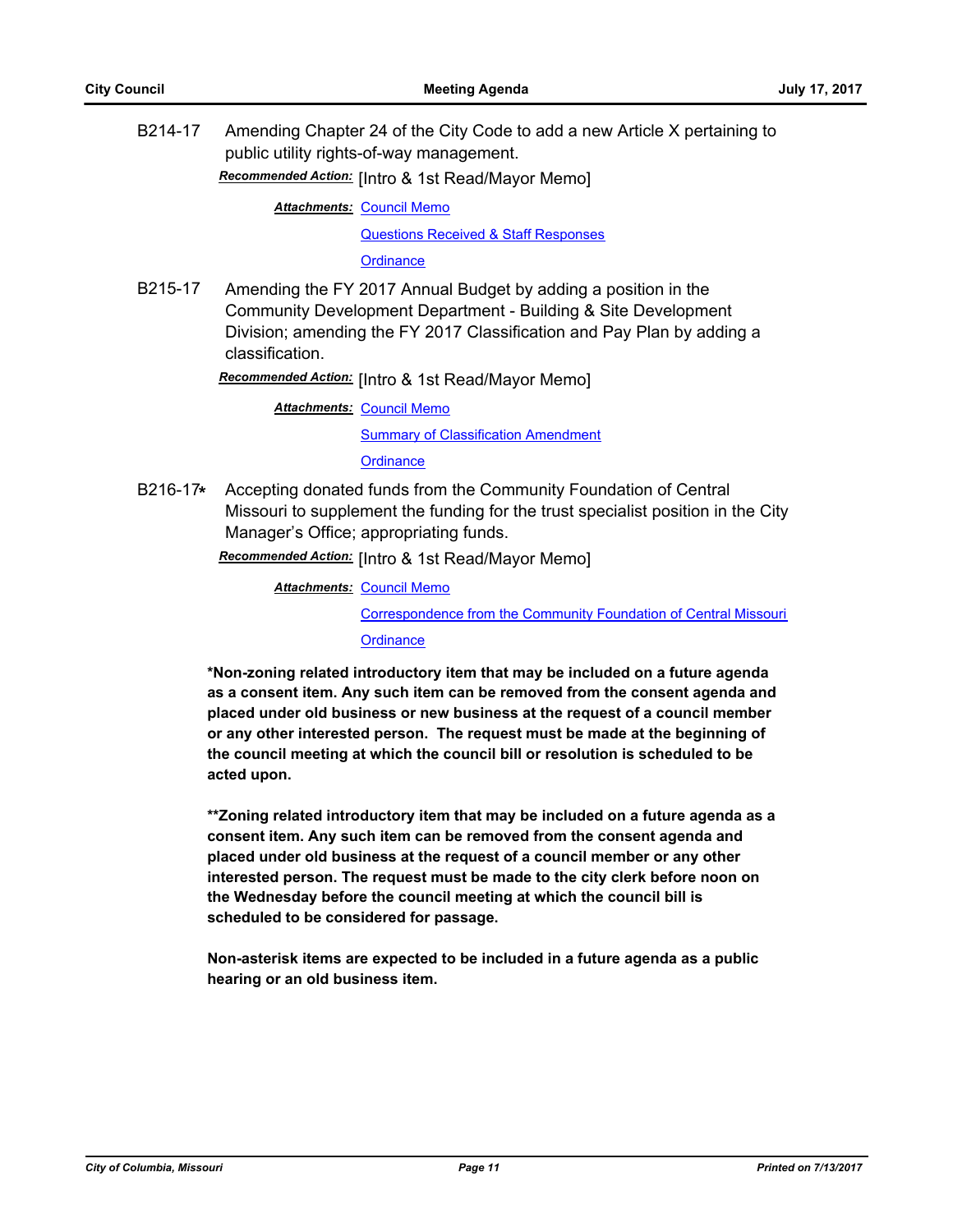# **X. REPORTS** REP57-17 Removal of On-Street Parking Meters on Tiger Avenue. *Recommended Action:* [Memo] **Attachments: [Council Memo](http://gocolumbiamo.legistar.com/gateway.aspx?M=F&ID=79a0e273-96ec-42d2-bda5-7218f334de66.docx) [Tiger Marking Plan](http://gocolumbiamo.legistar.com/gateway.aspx?M=F&ID=43206810-9682-436d-8610-a11dfd3e3d5b.pdf)** REP58-17 Annual Water and Light Advisory Board Report to the People and City Council. *Recommended Action:* [Memo] **Attachments: [Memo from WLAB](http://gocolumbiamo.legistar.com/gateway.aspx?M=F&ID=ff7b0c0a-8916-478e-92fb-7a7efe5e7cc2.pdf)** [2016 Report](http://gocolumbiamo.legistar.com/gateway.aspx?M=F&ID=7f7fbef6-256a-4054-b8c8-04874e0d1708.pptx) [2017 Annual Meeting Schedule and Agenda](http://gocolumbiamo.legistar.com/gateway.aspx?M=F&ID=41d44428-bd77-44cf-860f-648858dd7ea8.pdf) REP59-17 Broadband Market Analysis Update. *Recommended Action:* [Memo] **Attachments: [Council Memo](http://gocolumbiamo.legistar.com/gateway.aspx?M=F&ID=70d45cd8-ed38-4fc2-b31f-6a5fe1db2cf0.docx)** [Magellan - Columbia Broadband Planning Study](http://gocolumbiamo.legistar.com/gateway.aspx?M=F&ID=b868f389-b3e7-493b-89a4-f5a4dfc670c5.pdf) REP60-17 FY 2018 Annual Budget - North 763 Community Improvement District. *Recommended Action:* [Memo] *Attachments:* [North 763 CID Correspondence](http://gocolumbiamo.legistar.com/gateway.aspx?M=F&ID=c8c21a0f-81de-45fe-95be-e6d90ec08314.pdf) REP61-17 Discontinue Use of Credit Card Capable Parking Meters. *Recommended Action:* [Memo] **Attachments: [Council Memo](http://gocolumbiamo.legistar.com/gateway.aspx?M=F&ID=a1a7123f-68d9-42a9-be7e-e863bfdba817.docx)** REP62-17 Citizens Police Review Board - Supplement to the 2016 Annual Report. *Recommended Action:* [Memo] *Attachments:* [Supplement to Report](http://gocolumbiamo.legistar.com/gateway.aspx?M=F&ID=7c70edf4-0021-45fc-8e8f-518f243210a3.pdf) REP63-17 Status of CIP Projects. *Recommended Action:* [Memo] **Attachments: [Council Memo](http://gocolumbiamo.legistar.com/gateway.aspx?M=F&ID=fe8bb236-bdb5-4326-b39c-c6407705806f.docx)** REP64-17 Intra-Departmental Transfer of Funds Request. *Recommended Action:* [Memo] **Attachments: [Council Memo](http://gocolumbiamo.legistar.com/gateway.aspx?M=F&ID=424a6f08-d215-4efc-853e-9ec849ef908d.docx)** [FY 2017 Transfers - Capital](http://gocolumbiamo.legistar.com/gateway.aspx?M=F&ID=fdd4520e-aea7-4363-9a39-17a6f98b31ae.pdf) [FY 2017 Transfers - Non-Capital](http://gocolumbiamo.legistar.com/gateway.aspx?M=F&ID=7aa924eb-ded6-46be-895a-93867c8f7b5a.pdf) **XI. GENERAL COMMENTS BY PUBLIC, COUNCIL AND STAFF**

**XII. ADJOURNMENT**